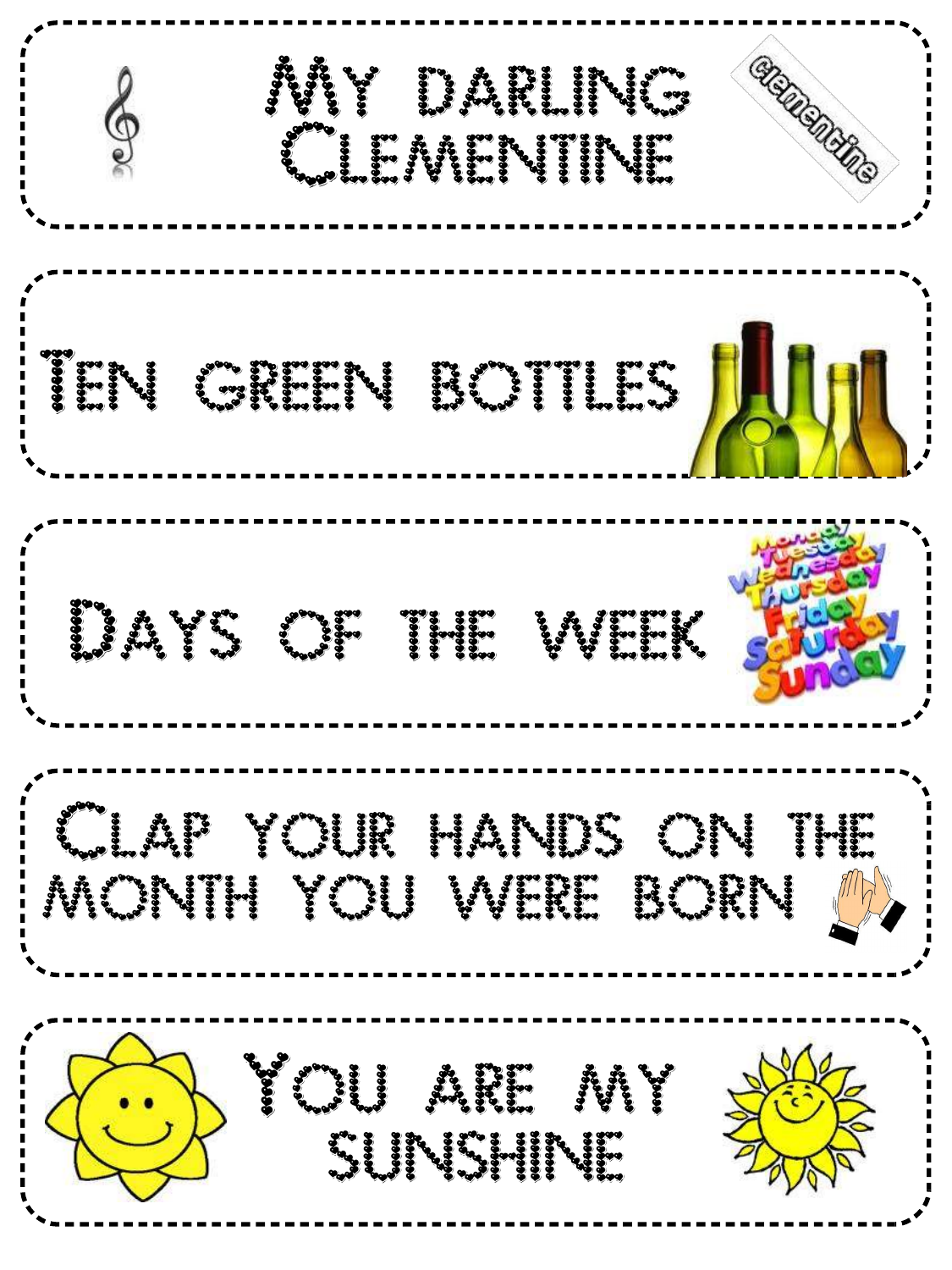Jingle Bells We wing you a merry Christmas HELLO GOODBYER One two your buckle my shoe with This old man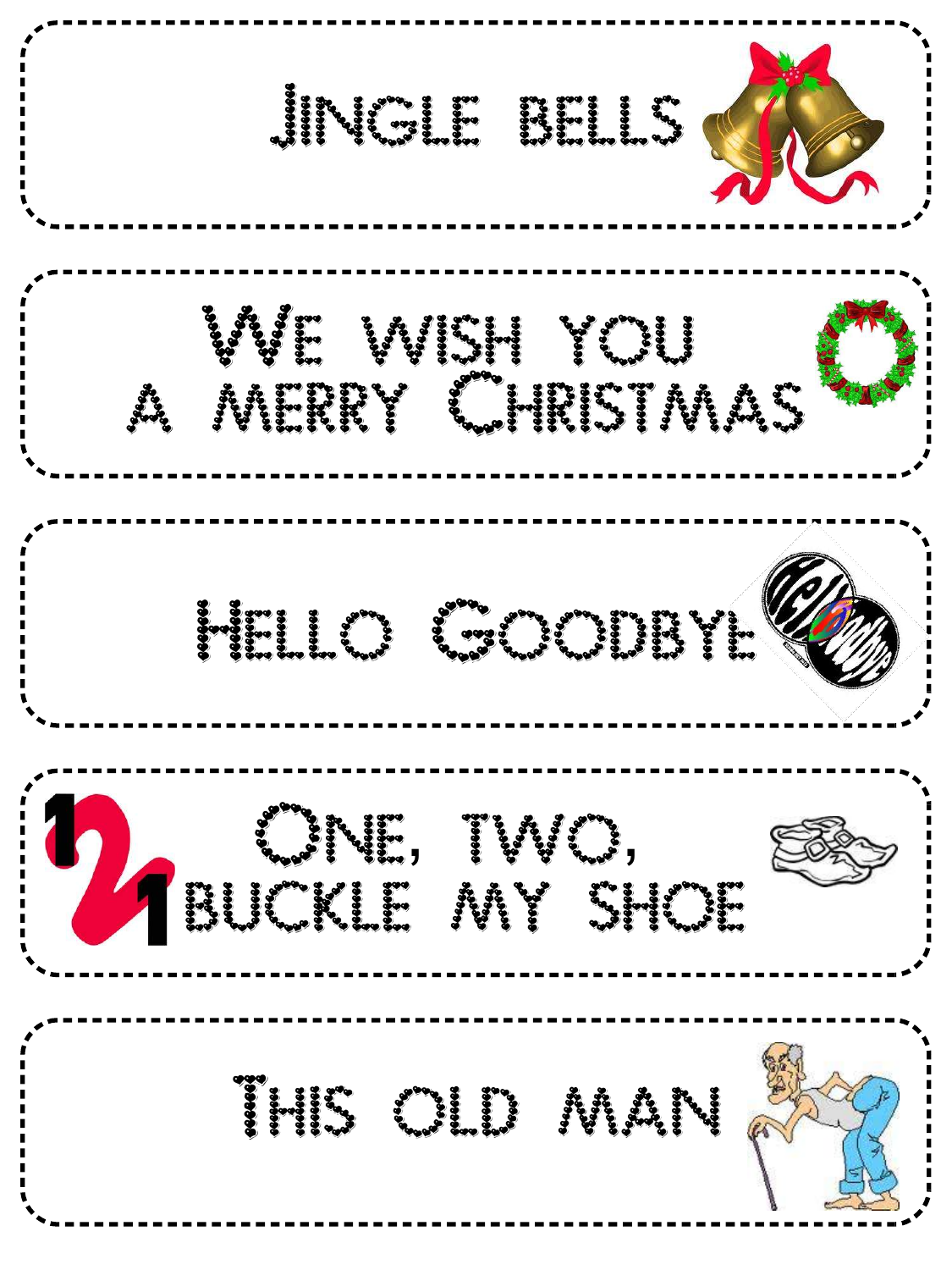| AIIE<br>HE ANIMALS WENTING   |
|------------------------------|
| SAA BAA                      |
| Bunga Kiti<br>i (espe)       |
| II.<br><b>E</b> Alexandr     |
| MORNING"<br>Good<br>lornina! |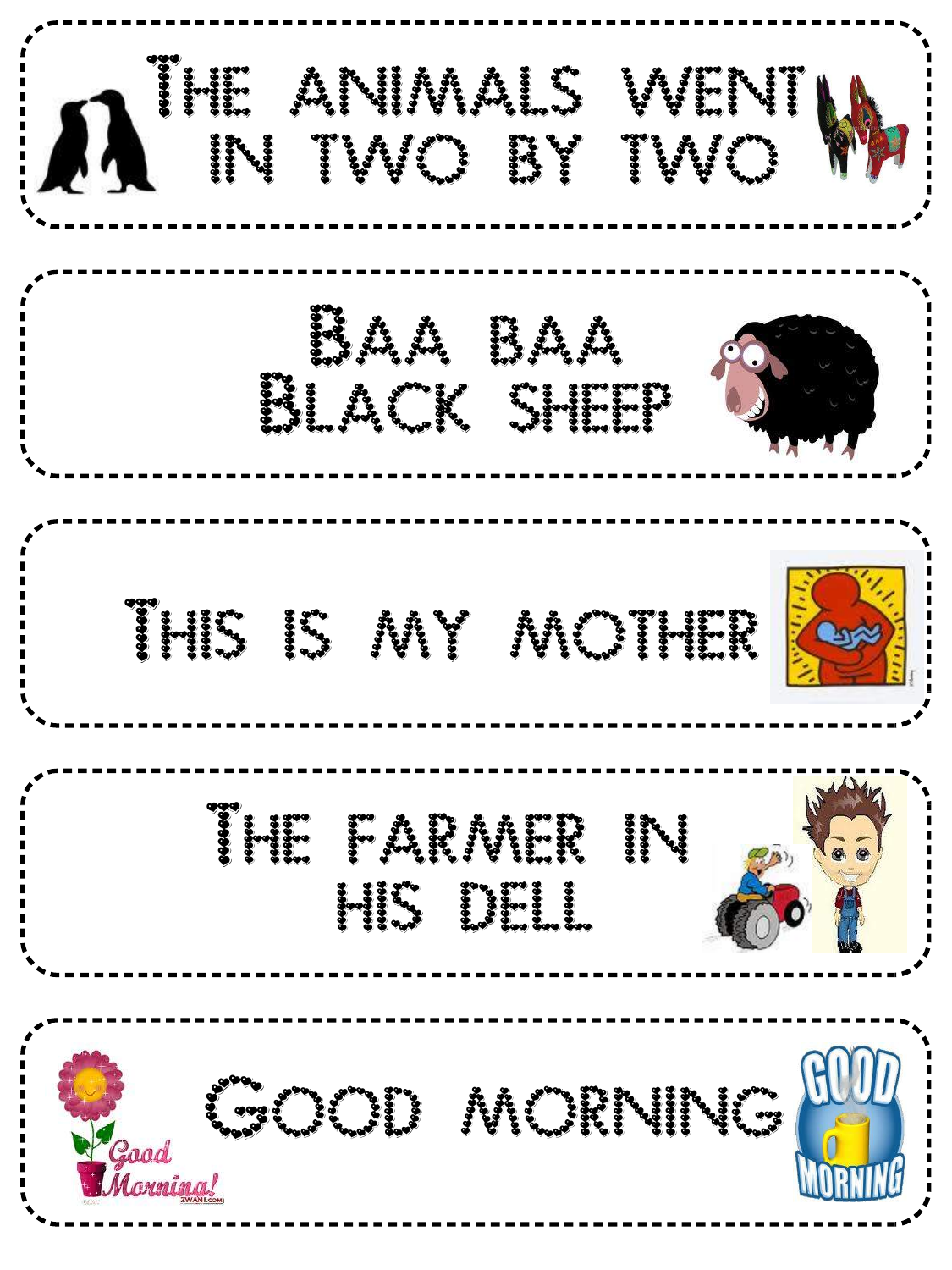| W.<br>INI)IANI                              |
|---------------------------------------------|
| <b>Seeses</b><br>WENE TVINE<br>00           |
| Just a note to say<br>HUW<br>YOS !!<br>A.   |
| Rivert Apr Prin                             |
| RIC III NALI<br>r <sup>oose</sup><br>George |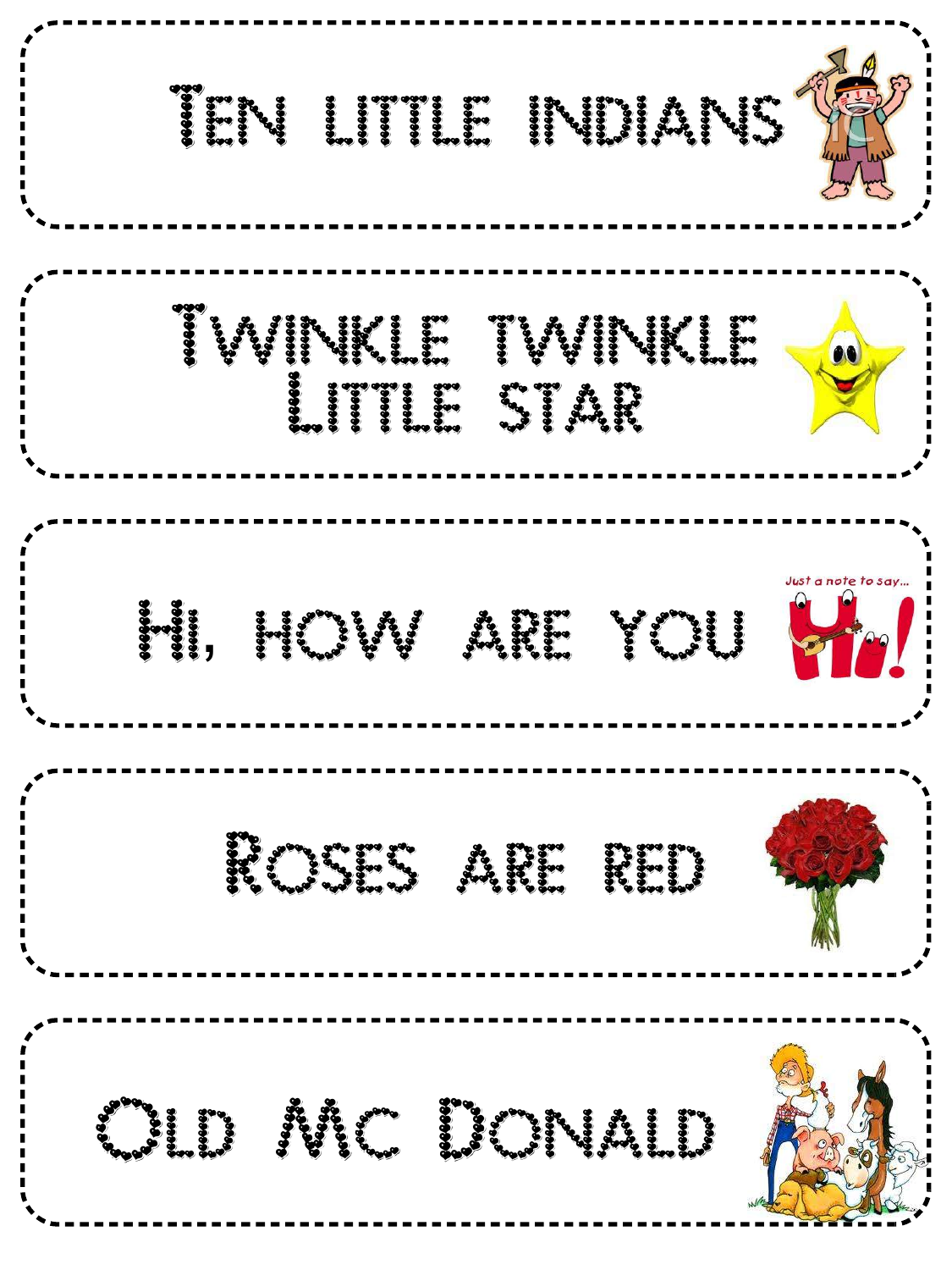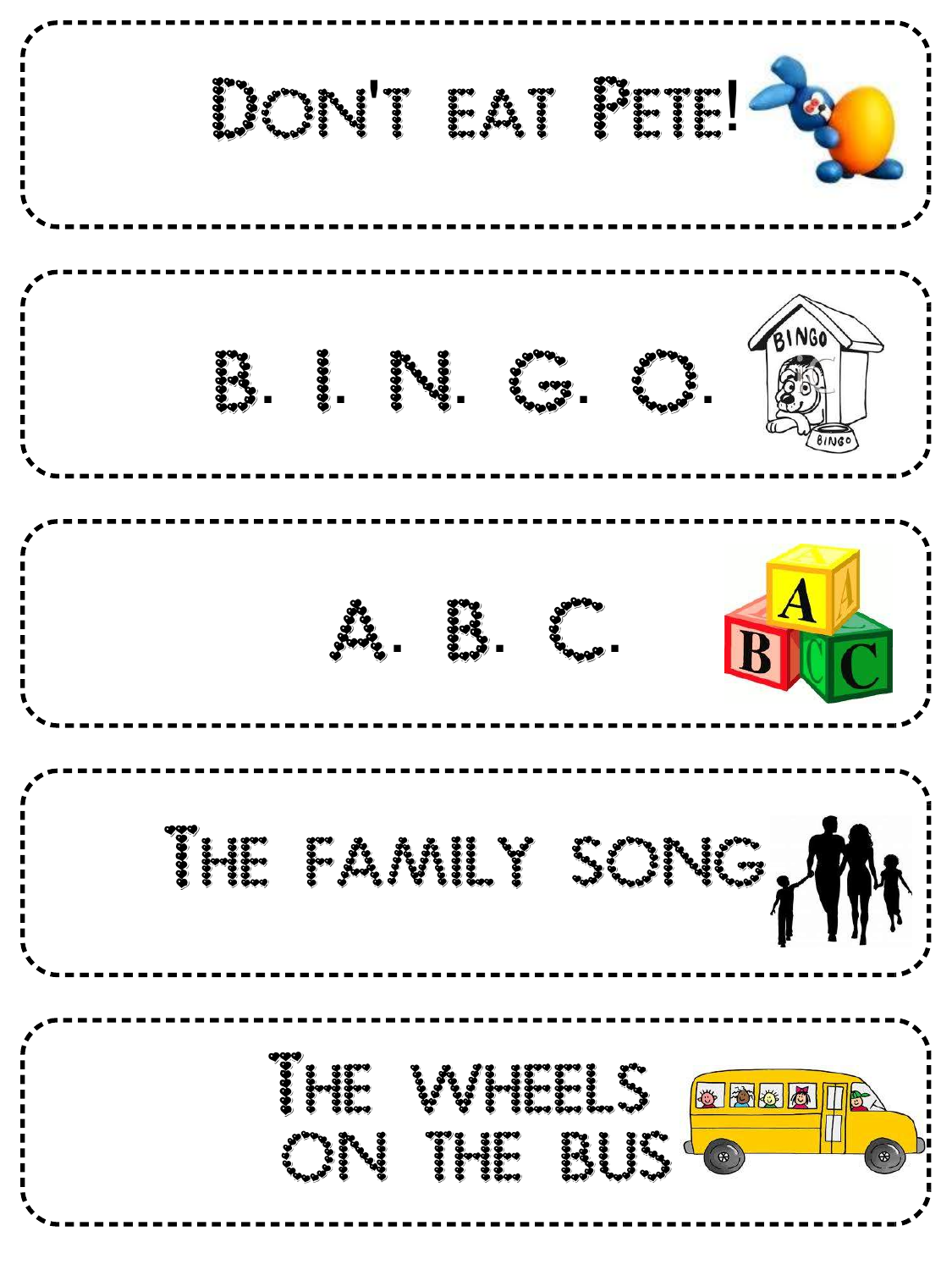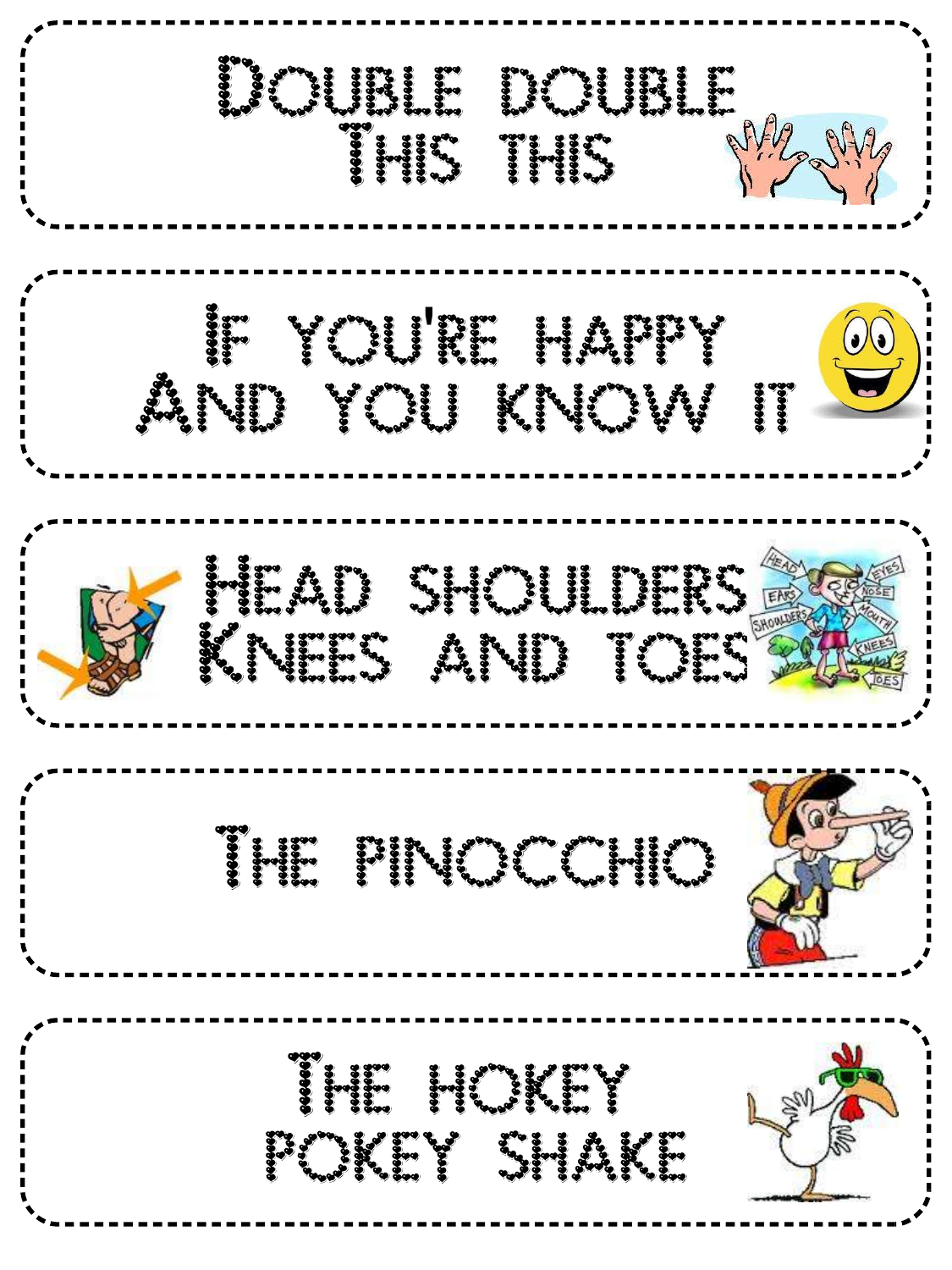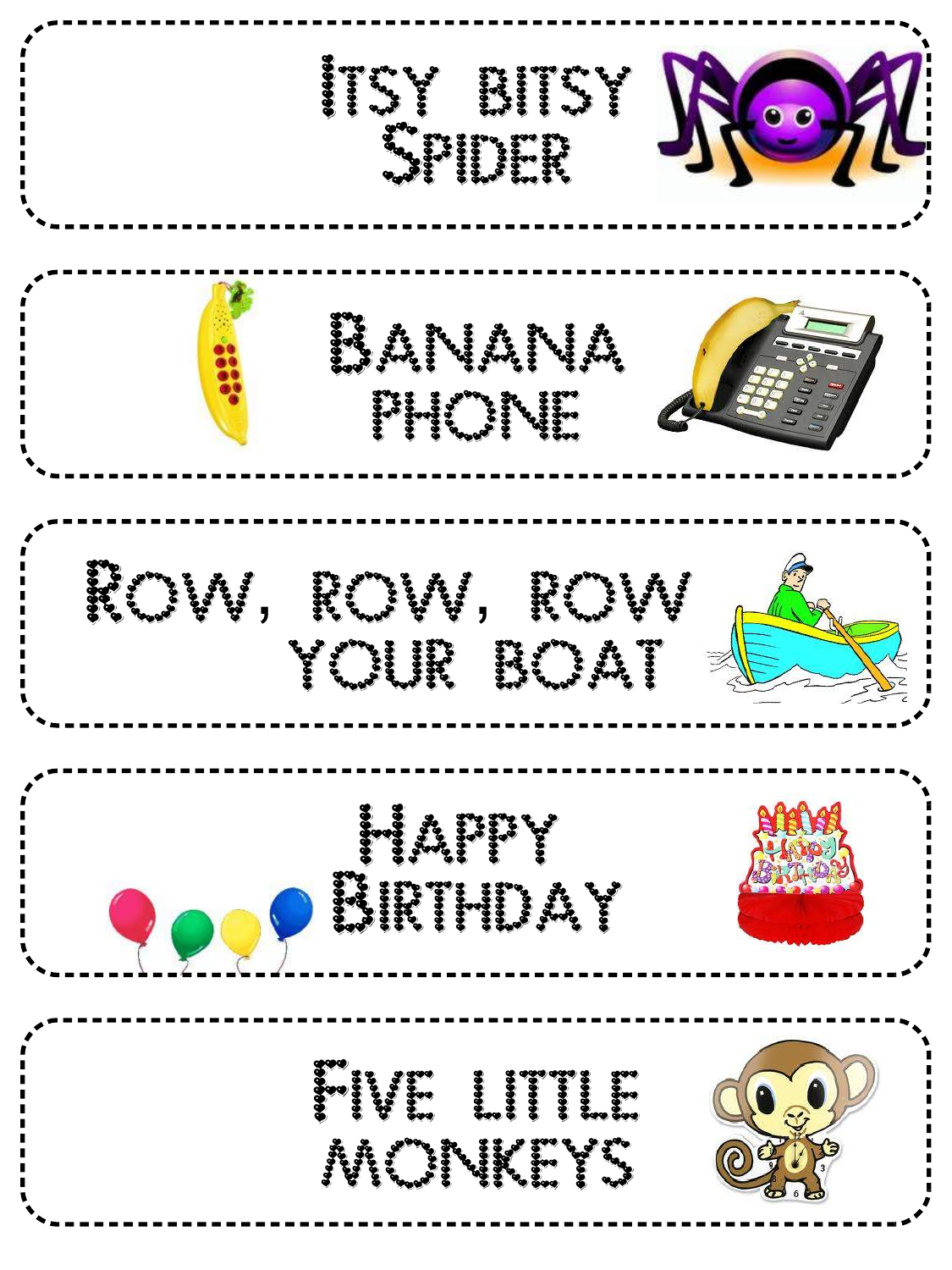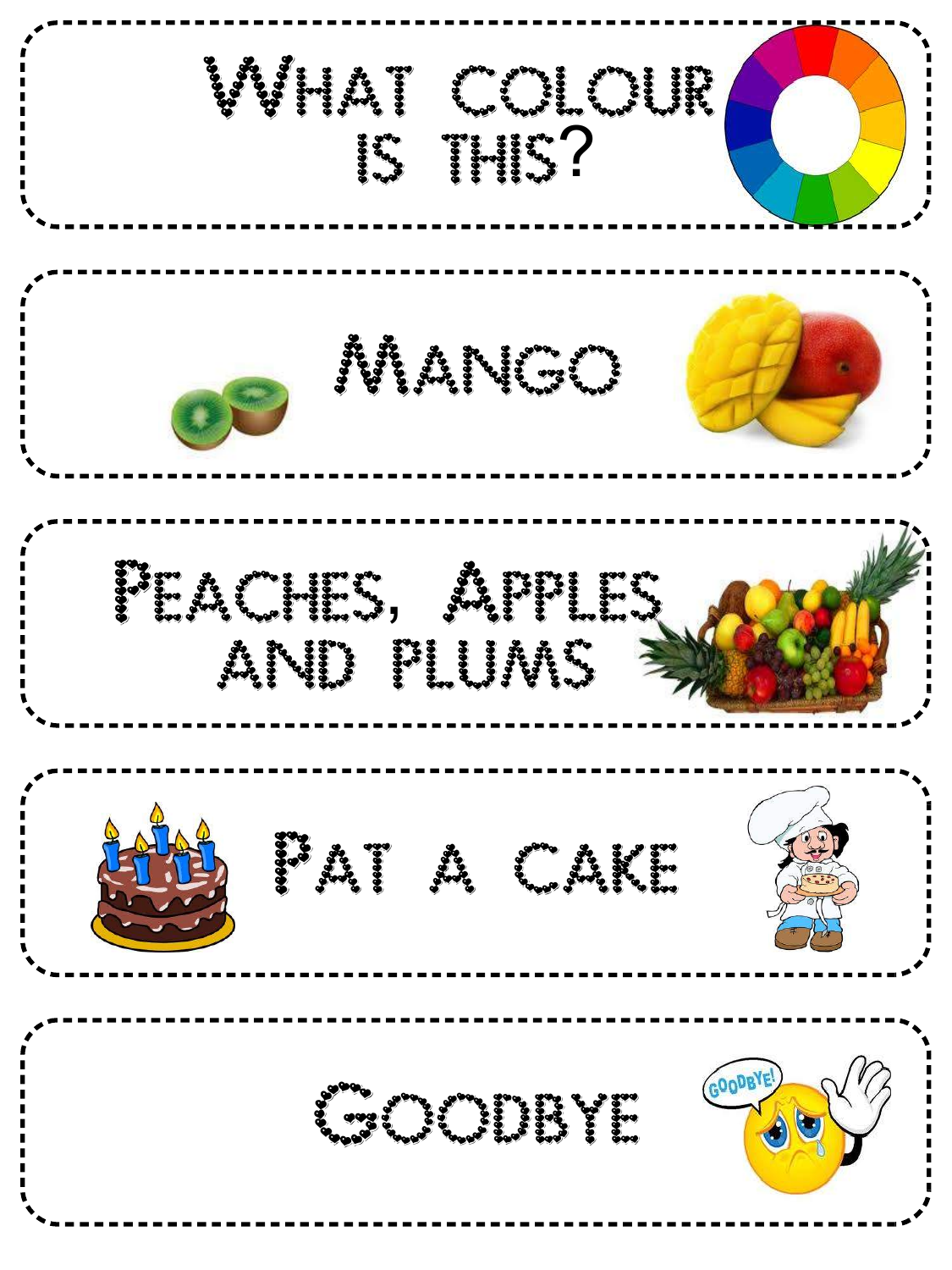| <b>Burger</b><br>و گھڻو<br>وفيائي |
|-----------------------------------|
| RAIN.<br>$\mathbf{H}$<br>AWAY     |
| RUPY NIPY THE<br>n print i print  |
| MURINI MANI-                      |
| SNOV<br>$rac{1}{3}$               |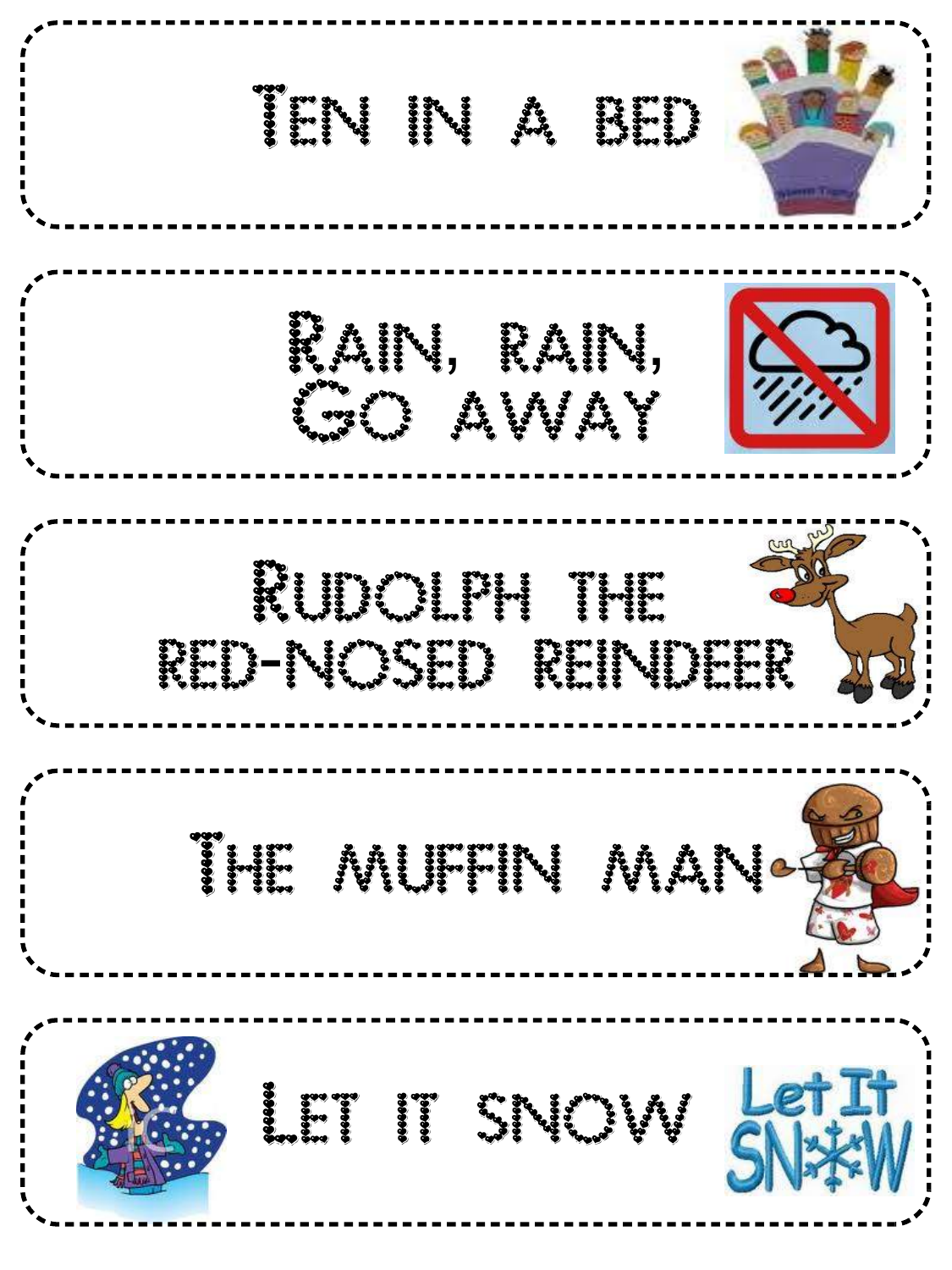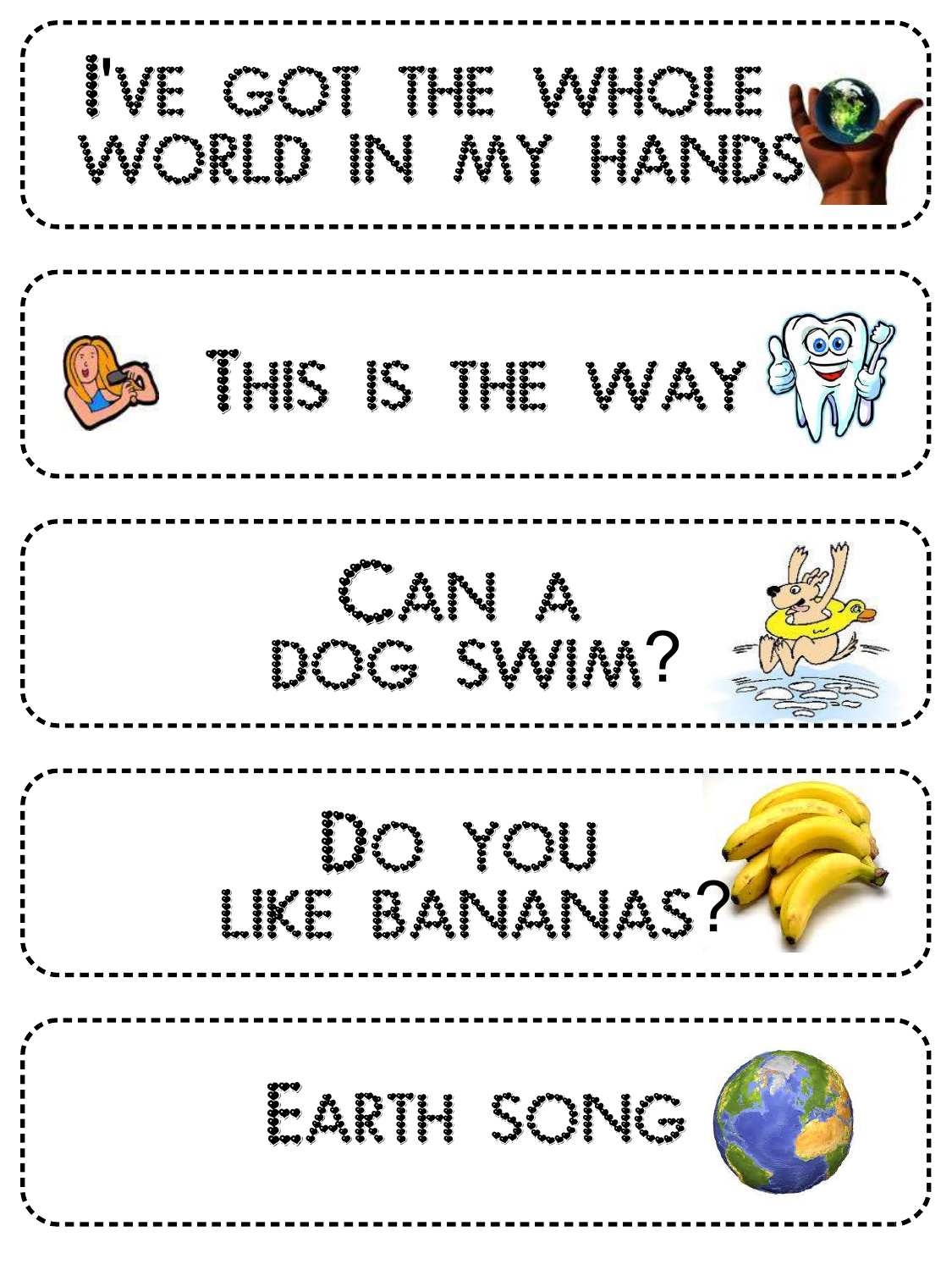| !!! !! !! !! !! !!<br>$\bullet$      |
|--------------------------------------|
| Roman - A-BYT BABY                   |
| 圆圆<br>Muntry Illina                  |
| ARE NIV HANDES<br>$\mathbf{H}^{\mu}$ |
| 199999<br>ese.<br>i                  |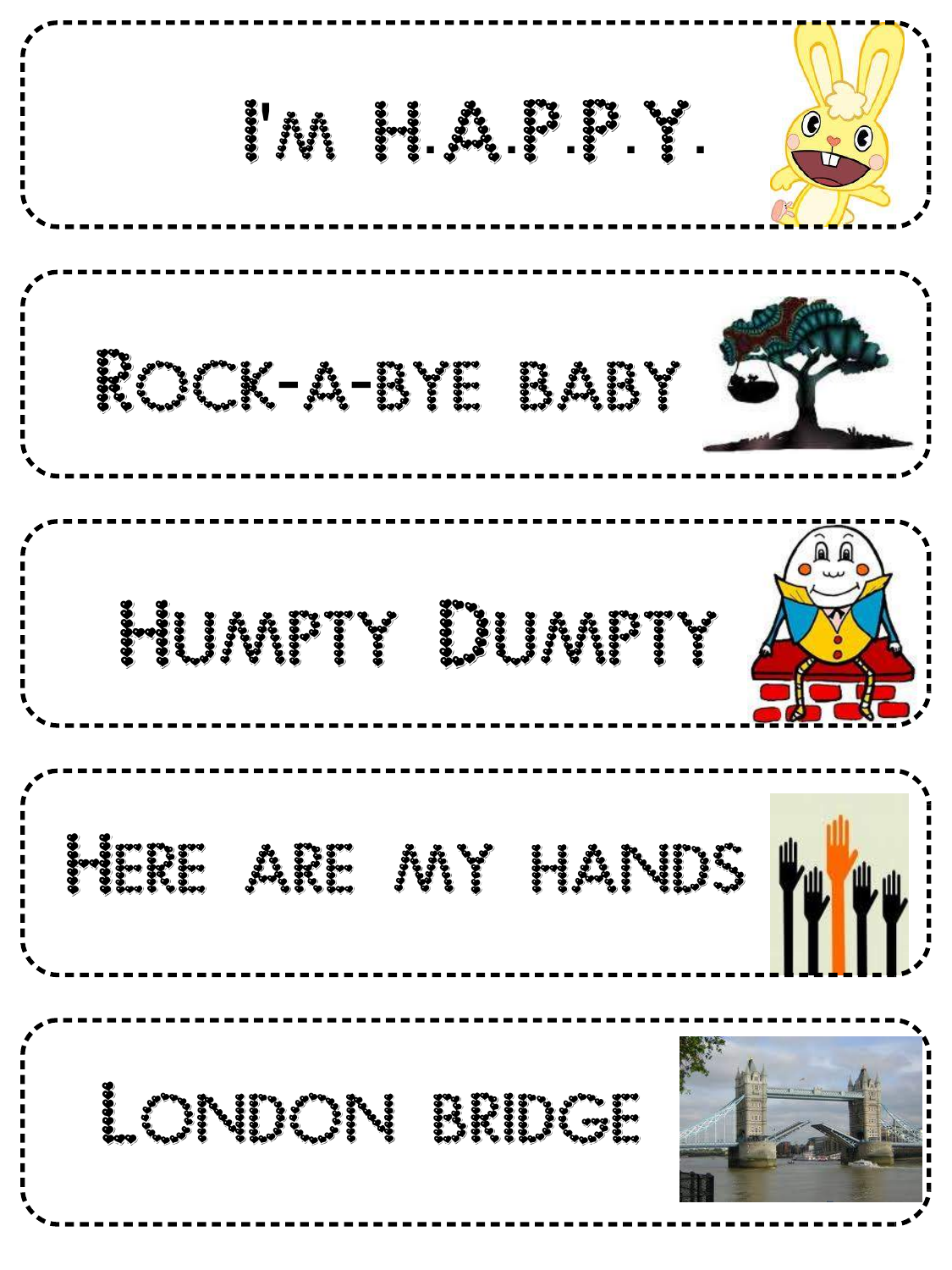| III SINGLE<br>Conduction and         |
|--------------------------------------|
| HLURPHY RULP                         |
| <b>199999</b><br><b>Biji</b><br>J.J. |
| NOLLY NALONE                         |
| NW HAD                               |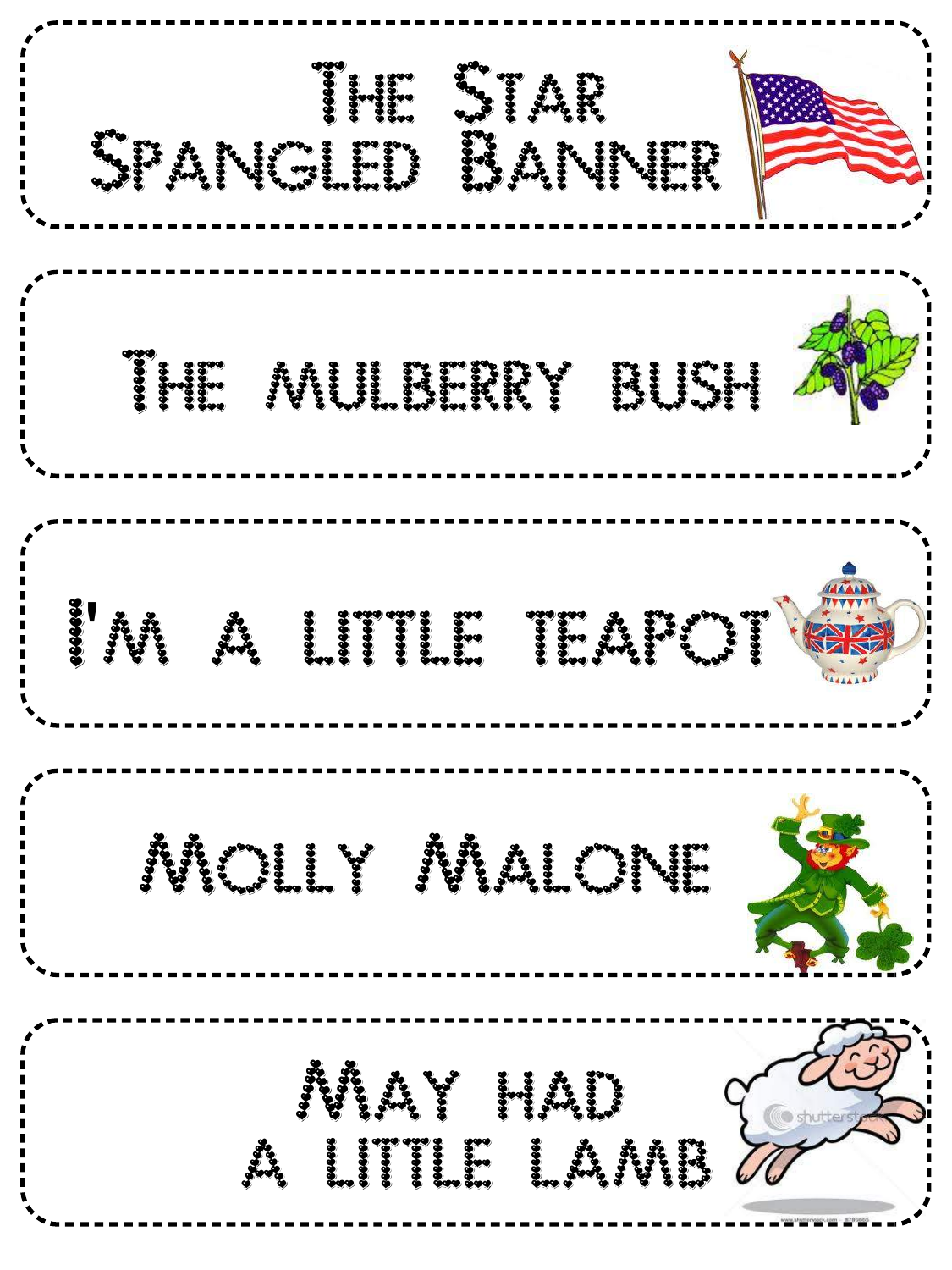Ring o roses - Charles Conte Pop Goes in The WEAST THE HELLO SONG SO Waltzing Matilda Days of the week